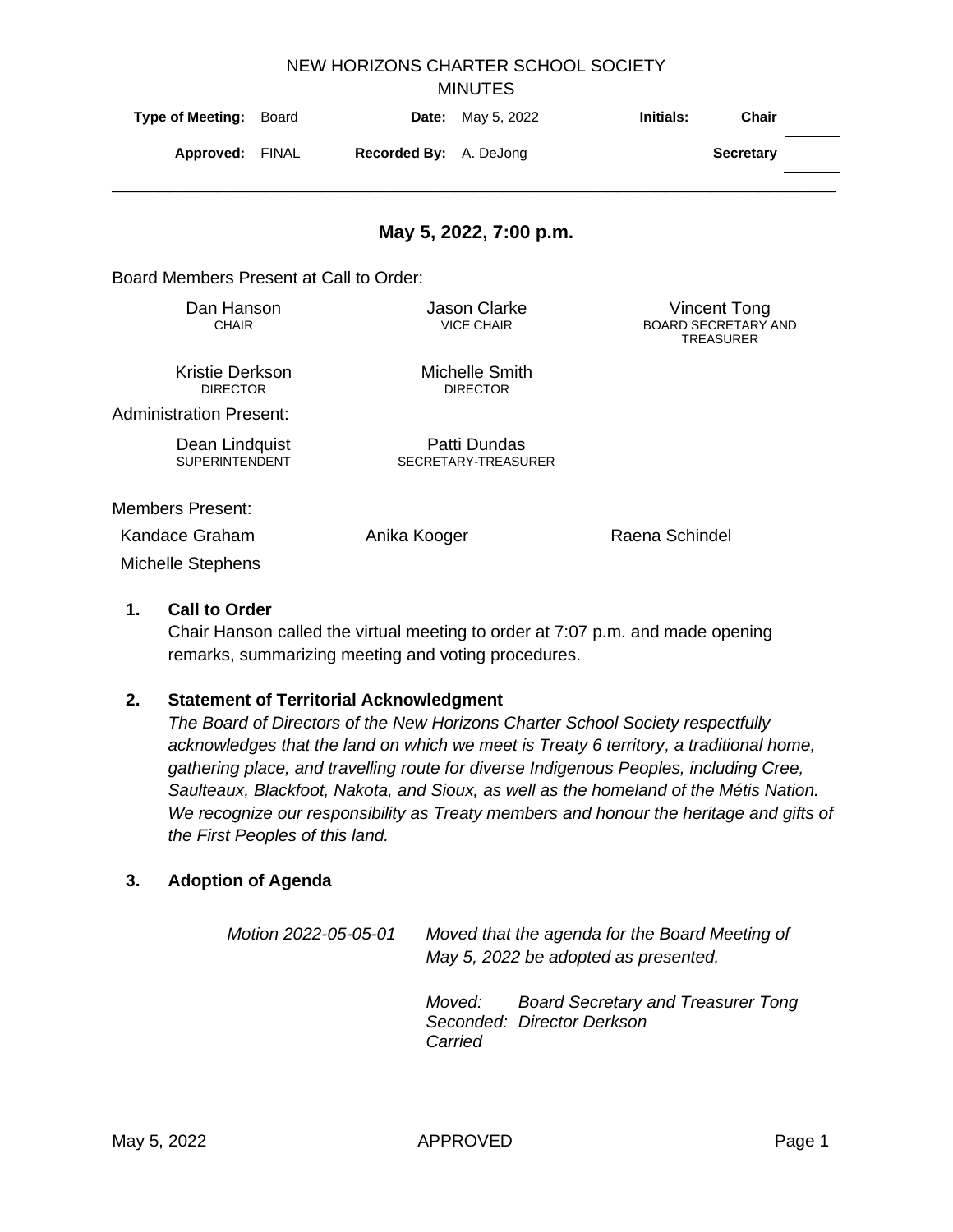# NEW HORIZONS CHARTER SCHOOL SOCIETY **MINUTES**

| <b>Type of Meeting: Board</b> |                               | <b>Date:</b> May 5, 2022 | <b>Initials:</b><br>Chair |  |
|-------------------------------|-------------------------------|--------------------------|---------------------------|--|
| <b>Approved: FINAL</b>        | <b>Recorded By:</b> A. DeJong |                          | <b>Secretary</b>          |  |
|                               |                               |                          |                           |  |

**4. Disclosure of Conflict of Interest:**  None

### **5. Board Reports**

### **5.1 Personnel Committee – Principal Recruitment**

Chair Hanson indicated that the Board received Principal Zarowny's resignation at the April 20, 2022 Board meeting. The Personnel Committee has met multiple times to discuss the desired skills and attributes needed in an incoming principal. Focus remains to be on the continued support of the school's excellence in gifted education, high academic success and students' unique intellectual, social and emotional needs.

#### **6. In Camera**

### **Motion to Move In Camera:**

*Motion 2022-05-05-02 Moved that the meeting move in camera at 7:12 p.m.* 

*Moved: Director Smith Seconded: Vice Chair Clarke Carried*

## **Motion to Move Out of Camera:**

*Motion 2022-05-05-03 Moved that the meeting move out of camera at 7:38 p.m.* 

*Moved: Vice Chair Clarke Seconded: Board Secretary and Treasurer Tong Carried*